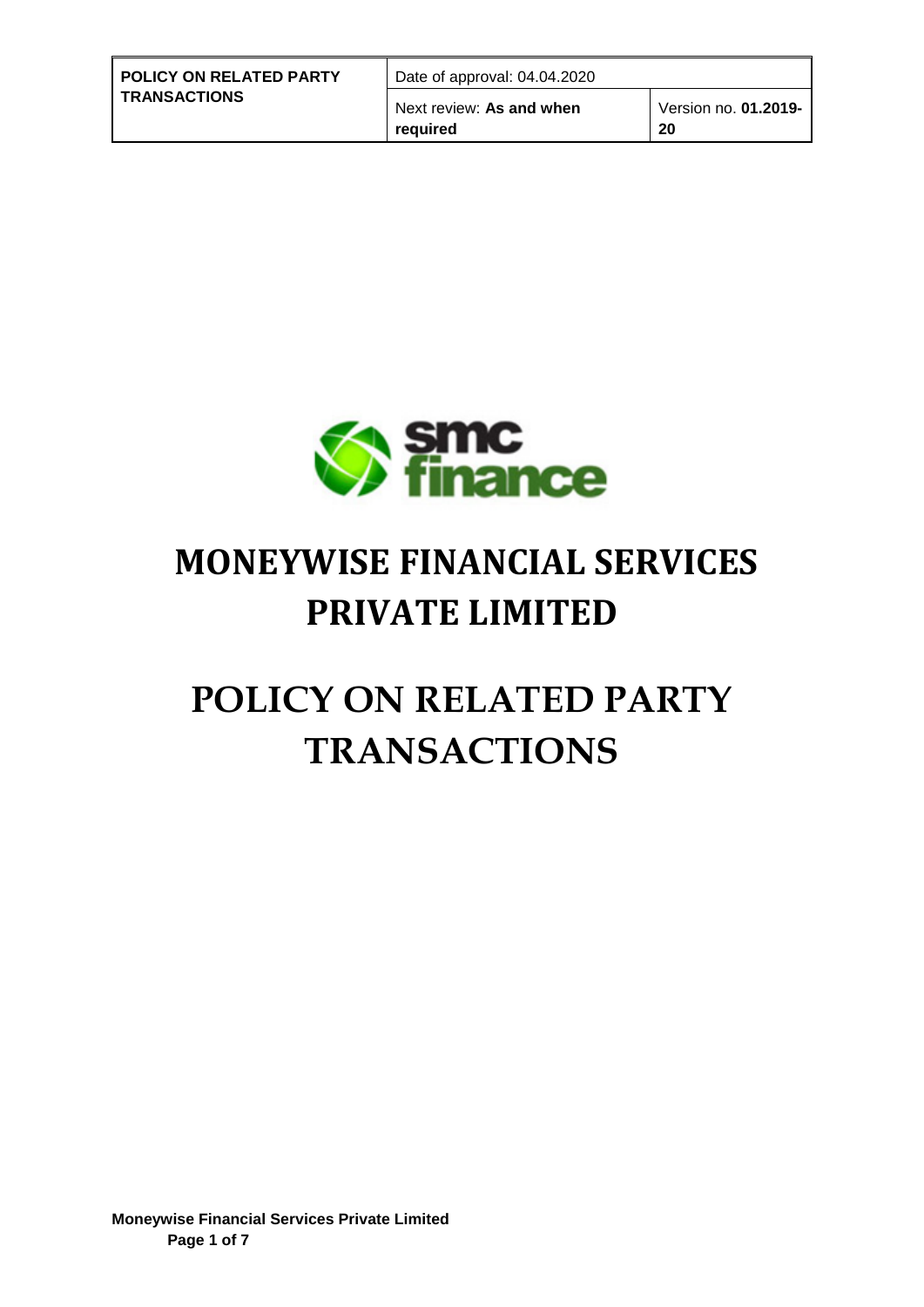#### **1. SCOPE**

#### **1.1 Background**

**Moneywise Financial Services Private Limited** ("**the Company"**) is a Systemically Important Non-Deposit taking Non-Banking Financial Company (NBFC-ND-SI).

To comply with the "Corporate Governance" requirements prescribed by the Reserve Bank of India ("RBI") under **Non-Banking Financial Company- Systemically Important Non-Deposit taking Company and Deposit taking Company (Reserve Bank) Directions, 2016** ("**RBI Directions**"), it is proposed to adopt the Related Party Policy ("**the Policy**") with approval of the Board.

#### **1.2 Policy Objective**

This Policy is intended to ensure that proper reporting, approval and disclosure processes are in place for all transactions between the Company and its related parties. This Policy specifically deals with the review and approval mechanism of material related party transactions keeping in mind the potential or actual conflicts of interest that may arise because of such transactions.

#### **1.3 Policy Approval**

The Policy therein shall be approved by the Board of Directors, on the recommendation of the Audit Committee.

#### **1.4 Effective Date**

This Policy shall be effective from the date as notified after the approval of the Policy by the Board of Directors of the Company.

#### **1.5 Review of Policy**

The Policy shall be reviewed as and when required by the applicable rules and regulations and amendments may be made in the Policy by the Board on the recommendation of the Audit Committee of the Board.

#### **2. DEFINITIONS**

- **2.1 "Arm's length transaction"** means a transaction between two related parties that is conducted as if they were unrelated, so that there is no conflict of interest.
- **2.2 "Audit Committee or Committee"** means a committee of the Board of Directors of the Company constituted under provisions of the RBI Directions and Section 177 of the Companies Act, 2013.
- **2.3 "Board"** means the Board of Directors of the Company as constituted under provisions of the Companies Act, 2013 or any other previous Companies Act.
- **2.4 "Key Managerial Personnel"** means key managerial personnel as defined under the Section 2 (51) of the Companies Act, 2013.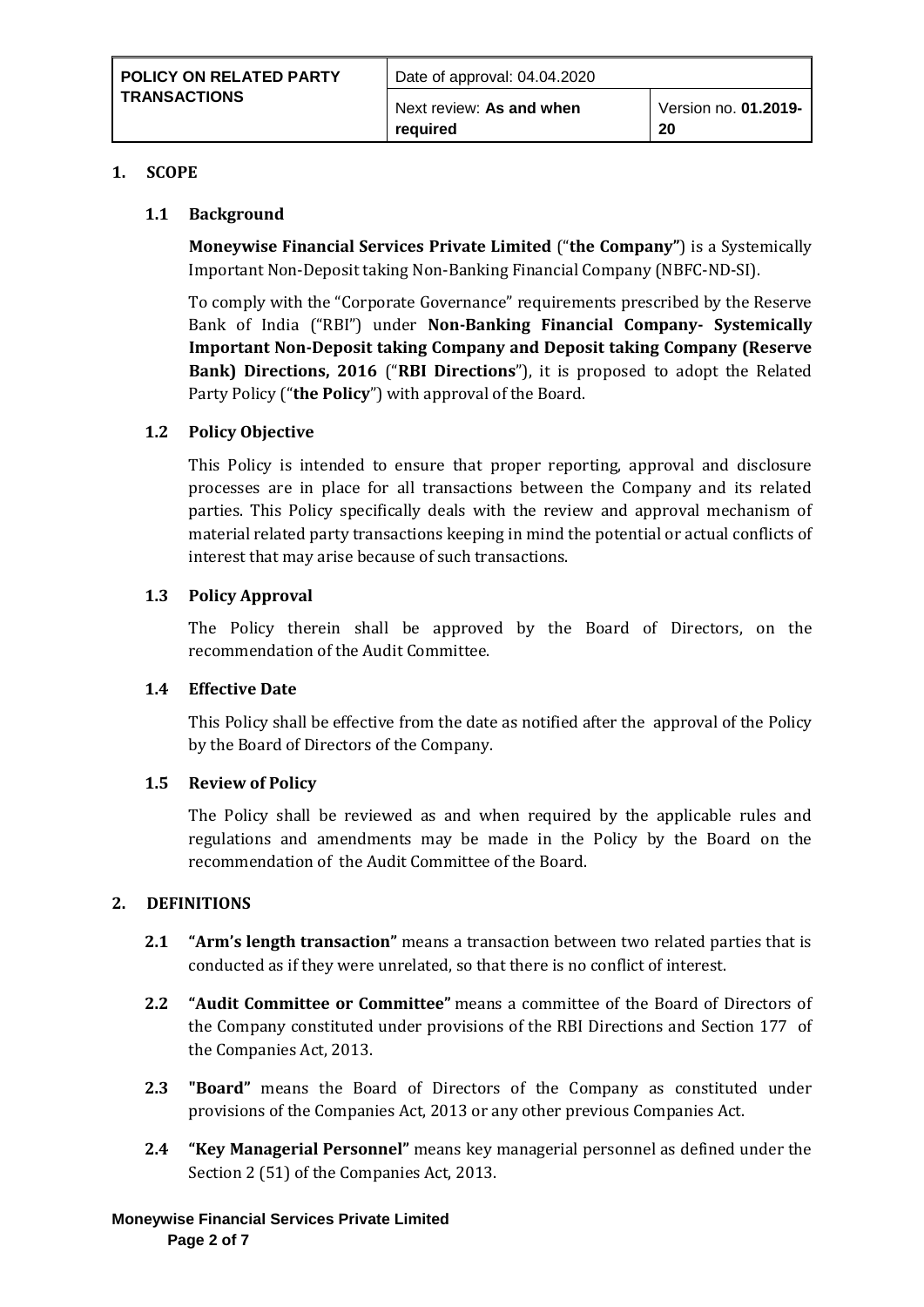| <b>POLICY ON RELATED PARTY</b><br><b>TRANSACTIONS</b> | Date of approval: 04.04.2020         |                            |
|-------------------------------------------------------|--------------------------------------|----------------------------|
|                                                       | Next review: As and when<br>reauired | Version no. 01.2019-<br>20 |

- **2.5 "Material Related Party Transaction"** means a transaction with a related party if the transaction/ transactions to be entered into individually or taken together with previous transactions during a financial year, exceeds ten percent of the annual consolidated turnover of the entity as per the last audited financial statements of the entity; transaction involving payments made to a related party with respect to brand usage or royalty shall be considered material if the transaction(s) to be entered into individually or taken together with previous transactions during a financial year, exceeds five percent of the annual consolidated turnover of the entity as per the last audited financial statements of the entity.
- **2.6 "Ordinary course of business"** means the usual transactions, customs and practices undertaken by the Company to conduct its business operations and activities and includes all such activities which the Company can undertake as per its Memorandum & Articles of Association. The Board or the Audit Committee may apply their discretion, in accordance with statutory requirements and other industry practices and guidelines, for determining ordinary course of business.
- **2.7 "Relative"** would have same meaning as defined under Section 2(77) of the Companies Act, 2013 read with Rule 4 of the Companies (Specification of Definitions Details) Rules, 2014.
- **2.8 "Related Party":** Any person or entity shall be considered as related to the Company if:
	- (a) Such person or the entity is a related party as defined under Section 2(76) of the Companies Act, 2013 read with Rule 3 of the Companies (Specification of Definitions Details) Rules, 2014 ; or
	- (b) Such person or the entity is a related party as defined under the applicable Accounting Standards**;** or
	- (c) The entity is a 'related party' as defined in the SEBI (Listing Obligations and Disclosure Requirements) Regulations, 2015, if the same is applicable.
- **2.9 "Related Party Transaction" ("RPT")** means any contract/ arrangement/ transaction entered with a Related Party, directly or indirectly, involving any Related Party that involves transfer of resources, services or obligations between the Company and a related party, regardless of whether a price is charged, including but not limited to the following transactions:-
	- (a) sale, purchase or supply of any goods or materials;
	- (b) selling or otherwise disposing of, or buying, property of any kind;
	- (c) leasing of property of any kind;
	- (d) availing or rendering of any services;
	- (e) appointment of any agent for purchase or sale of goods, materials, services or property;
	- (f) related party's appointment to any office or place of profit in the company, its subsidiary company or associate company; and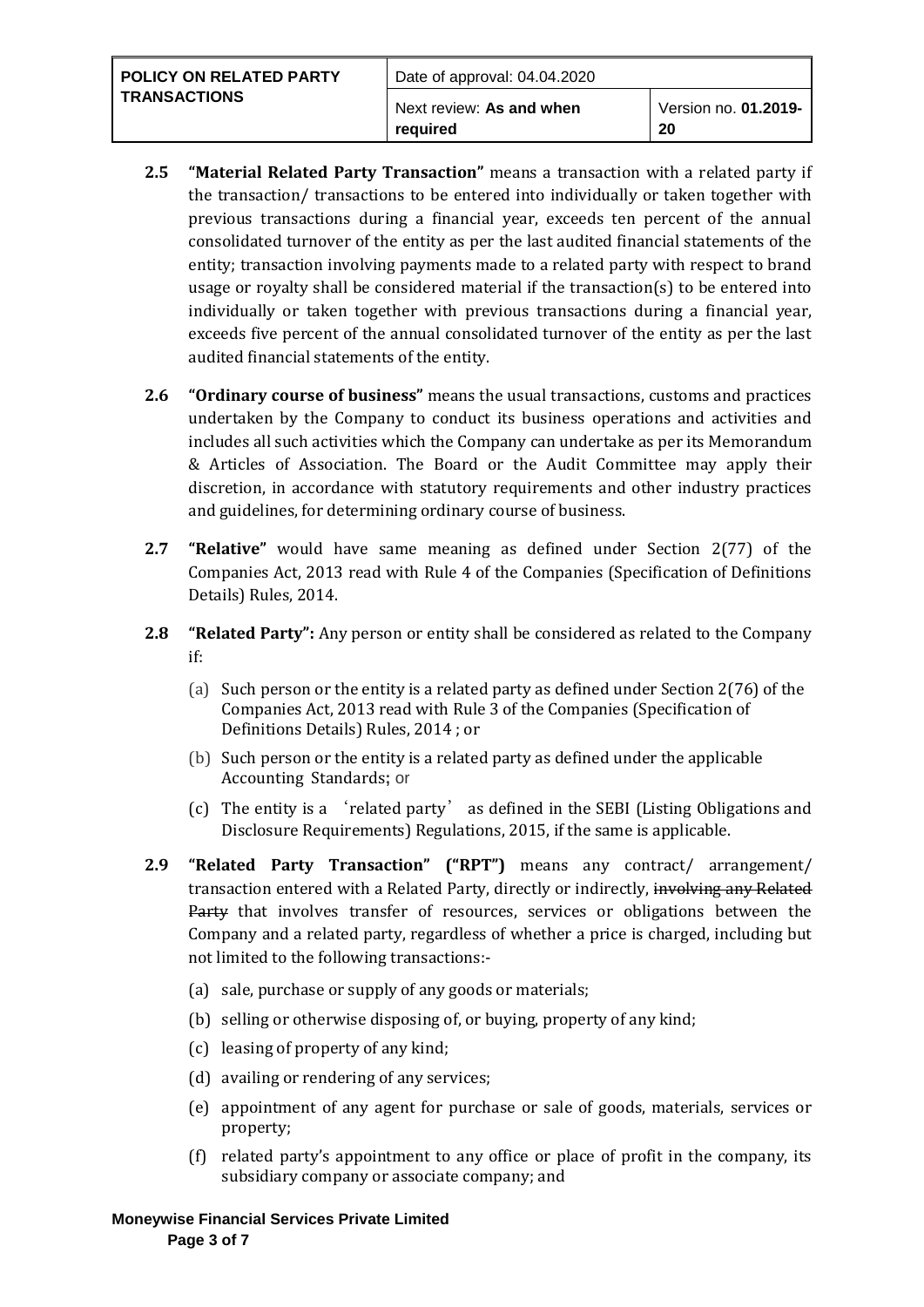- (g) underwriting the subscription of any securities or derivatives thereof, of the company.
- (h) Transactions covered under the applicable Accounting Standards.

A "transaction" with a related party shall be construed to include a single transaction or a group of transactions in a contract;

#### 3. **POLICY STANDARDS**

#### **3.1 Dealing with Related Party Transaction**

All Related Party Transactions, except the instances where approval is not required as per the Policy, shall require approval of the Audit Committee and the Board of Directors of the Company. However, certain transaction will also require approval of members in their meeting as mentioned in Rule 15 of the Companies(Meeting of Board and its Powers) Rules, 2014.

#### **3.2 Identification of Related Party and Potential Related Party Transaction**

For identification of the Related Parties (RPs), the Secretarial Department shall prepare a list of Related Parties on the basis of information received from the Directors/ KMPs or changes in corporate or investment structure, as informed from time to time. The names / details of all RPs identified shall be consolidated as a RP List, which shall be updated on a regular basis by the Secretarial Department. The updated RP List will be shared with the all relevant functions and shall be referred by the Controllership/ Finance Department for monitoring of the transactions and ensuring compliance at their end.

All Directors and Key Managerial Personnel's (KMPs) shall be responsible for informing the Company of their interest (including interest of their Relatives) in other companies, firms or concerns at the beginning of every financial year and any change in such interest during the year, immediately on occurrence. Further, Directors and KMPs should disclose to the Board whether they, directly, indirectly, or on behalf of third parties, have material interest in any transaction or matter directly affecting the Company.

In addition, all Directors and KMPs are responsible for giving notice to the Company Secretary and Chief Financial Officer (CFO) of any potential Related Party Transaction involving them or their Relatives.

Such notice of any potential Related Party Transaction should be given well in advance so that the Company Secretary and CFO (or such other person who may be entrusted for this purpose by the Audit Committee) has adequate time to obtain and review information about the proposed transaction and place the same before the Audit Committee. Therafter, the Audit Committee shall place the details of such Related Party Transaction(s) to the Board of Directors in their meeting with their recommendation if any.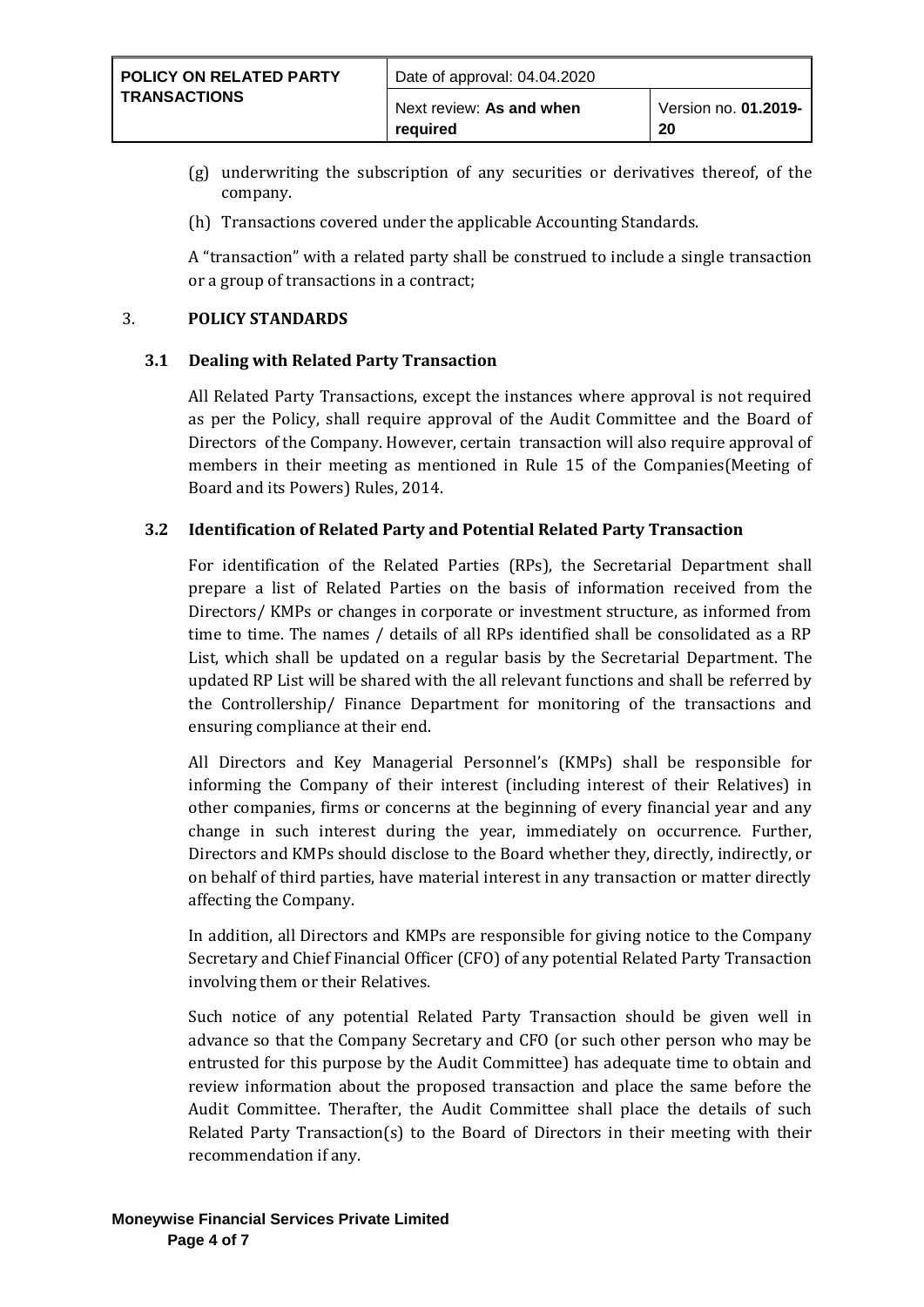| <b>POLICY ON RELATED PARTY</b> | Date of approval: 04.04.2020         |                            |
|--------------------------------|--------------------------------------|----------------------------|
| <b>TRANSACTIONS</b>            | Next review: As and when<br>reauired | Version no. 01.2019-<br>20 |

The relevant Director/ KMP will also be required to provide any additional information about the transaction that the Board/Audit Committee may reasonably request. The Board/ Audit Committee will determine whether the transaction does, in fact, constitute a Related Party Transaction requiring compliance with the Policy.

### **3.3 Review and Approval of a Related Party Transaction ("RPT")**

3.3.1 Approval of the Audit Committee- Unless otherwise stated in the Policy, all Material Related Party Transactions, other than transactions which are in the ordinary course of business and which are on arm's length basis, shall require prior approval of the Audit Committee.

However, transactions which are in the ordinary course of business and which are on arm's length basis should be, as a measure of good governance, placed before the Audit Committee for information.

All RPTs for the period, reported to the Company Secretary and CFO, shall be placed for approval/ noting/ ratification by the Audit Committee, in accordance with this Policy.

Any member of the Audit Committee, who is directly or indirectly interested in any Related Party Transaction, shall not be present at the meeting during discussions on the subject matter of the resolution relating to such Related Party Transactions.

Additionally, other related party transactions prescribed under the Accounting Standard 18 or Indian Accounting Standard 24 (Ind AS), as may be applicable on the Company, shall be presented to the Audit Committee for its review and noting.

3.3.2 Approval of the Board of Directors- All Related Party Transactions that are not in the ordinary course of business or not on arm's length basis shall be referred to the Board of Directors for their approval after recommendation of Audit Committee.

Any member of the Board who potential is interested directly or indirectly in such Related Party Transaction shall not be present at the meeting during discussions on the subject matter of the resolution relating to such Related Party Transactions.

3.3.3 Approval of the Shareholders by way of Ordinary Resolution - Any such Related Party Transactions shall also be placed for prior approval of shareholders by way Ordinary Resolution, if it exceeds the threshold limits as prescribed under the Section 188 of the Companies Act, 2013 read with Rule 15 of the Companies (Meeting of Board and its Powers) Rules, 2014 or any other regulatory/ statutory requirements as may be applicable on the Company.**.** Further, no member of the company who is a party to the contract or arrangement shall vote on such resolution, to approve such contract or arrangement which may be entered into by the Company, if such member is a [related party](http://ebook.mca.gov.in/notificationdetail.aspx?acturl=6CoJDC4uKVUR7C9Fl4rZdatyDbeJTqg3uaDT7Vp4Q49CMLrjLkTdQ3Pyokn1IG4M1v2eQsahUIhbgQpxm44GdQtcvtvroFBL).

## **3.4 Omnibus Approval for Related Party Transactions on Annual Basis**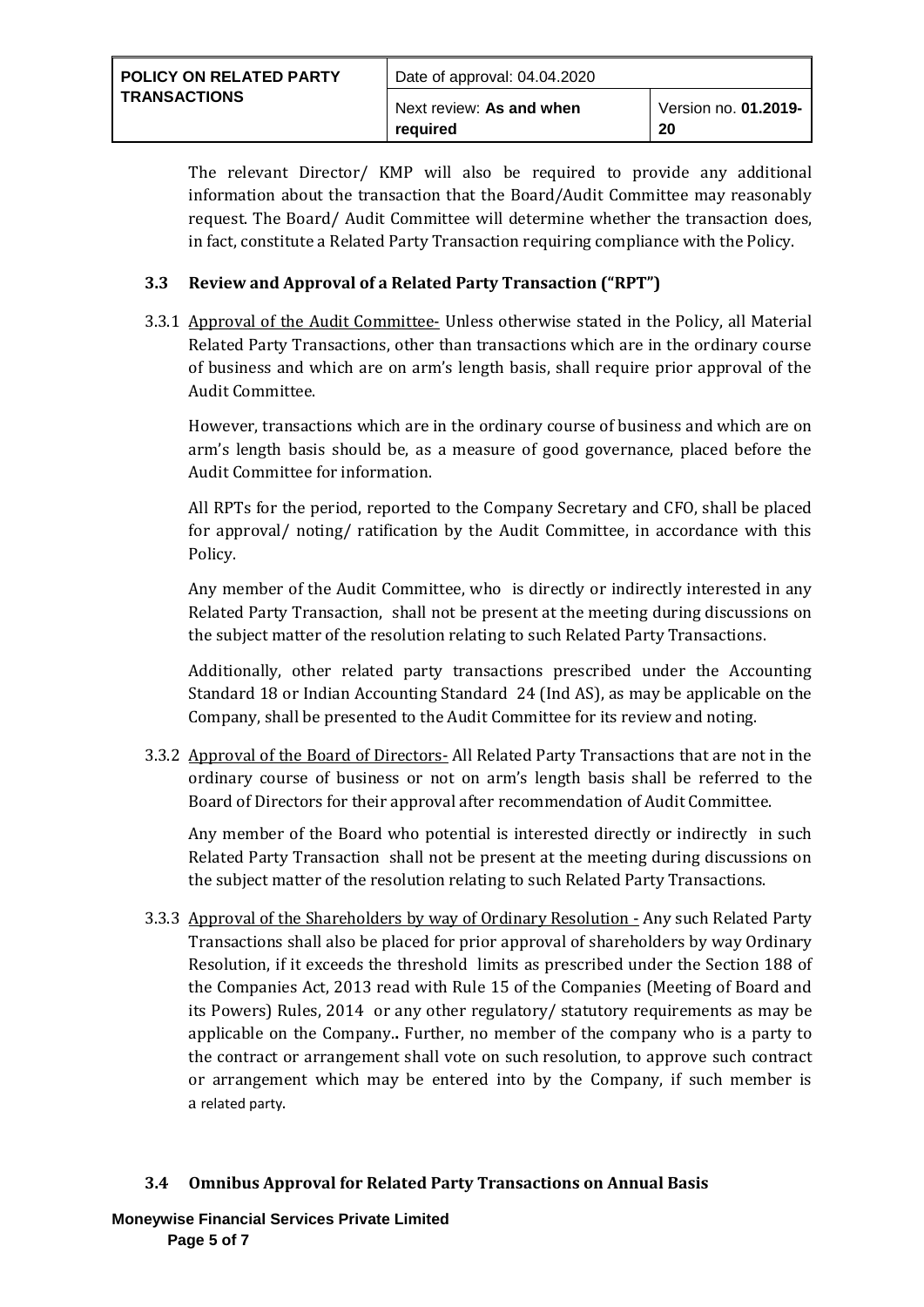The Audit Committee may grant omnibus approval to Related Party Transactions after considering the following factors :

- (a) Repetitiveness of the transactions in nature (in past or future); and
- (b) justification for the need of omnibus approval.

Such omnibus approval may be granted to the transactions which, in addition to meeting the above criteria, also satisfy the following considerations:-

- (a) The business interest of the Company;
- (b) Such omnibus approval shall specify-
	- (i) the name of the Related Party(ies),
	- (ii) nature of transaction and period of transaction,
	- (iii) maximum amount of transaction that can be entered into;
	- (iv) the indicative value and the formula for variation in the value, if any *and*
	- (v) such other conditions as the Audit Committee may deem fit.

Provided that where the need for Related Party Transaction cannot be foreseen and aforesaid details are not available, Audit Committee may grant omnibus approval for such transactions subject to their value not exceeding Rs.1 crore per transaction.

- (c) Such omnibus approval shall be valid for a period not exceeding one financial year and shall require fresh approval after expiry of such financial year.
- (d) The Audit Committee shall on quarterly basis review the details of the Related Party Transactions entered into by the Company pursuant to the omnibus approval granted by the Audit Committee earlier.
- (e) Omnibus approval shall not be made for transactions in respect of selling or disposing of the undertaking of the company and/or any other transaction the Audit Committee may deem fit or such other transactions specified under applicable Laws/ Regulations from time to time.

## **3.5 Guiding Principles for approval of a Related Party Transaction by the Board/ Committee**

For review of Related Party Transaction, all relevant material information of the Related Party Transaction, including the terms of the transaction, the business purpose of the transaction, the benefits to the Company etc. will be provided to the Board/Audit Committee. In determining whether to approve a Related Party Transaction, the Board/ Audit Committee will consider the following factors, among others, to the extent relevant to the Related Party Transaction:

- (a) Whether the terms of the Related Party Transaction are fair to the Company and would apply on the same basis if the transaction did not involve a Related Party;
- (b) Whether there are any compelling business reasons for the Company to enter into the Related Party Transaction and the nature of alternative transactions, if any;